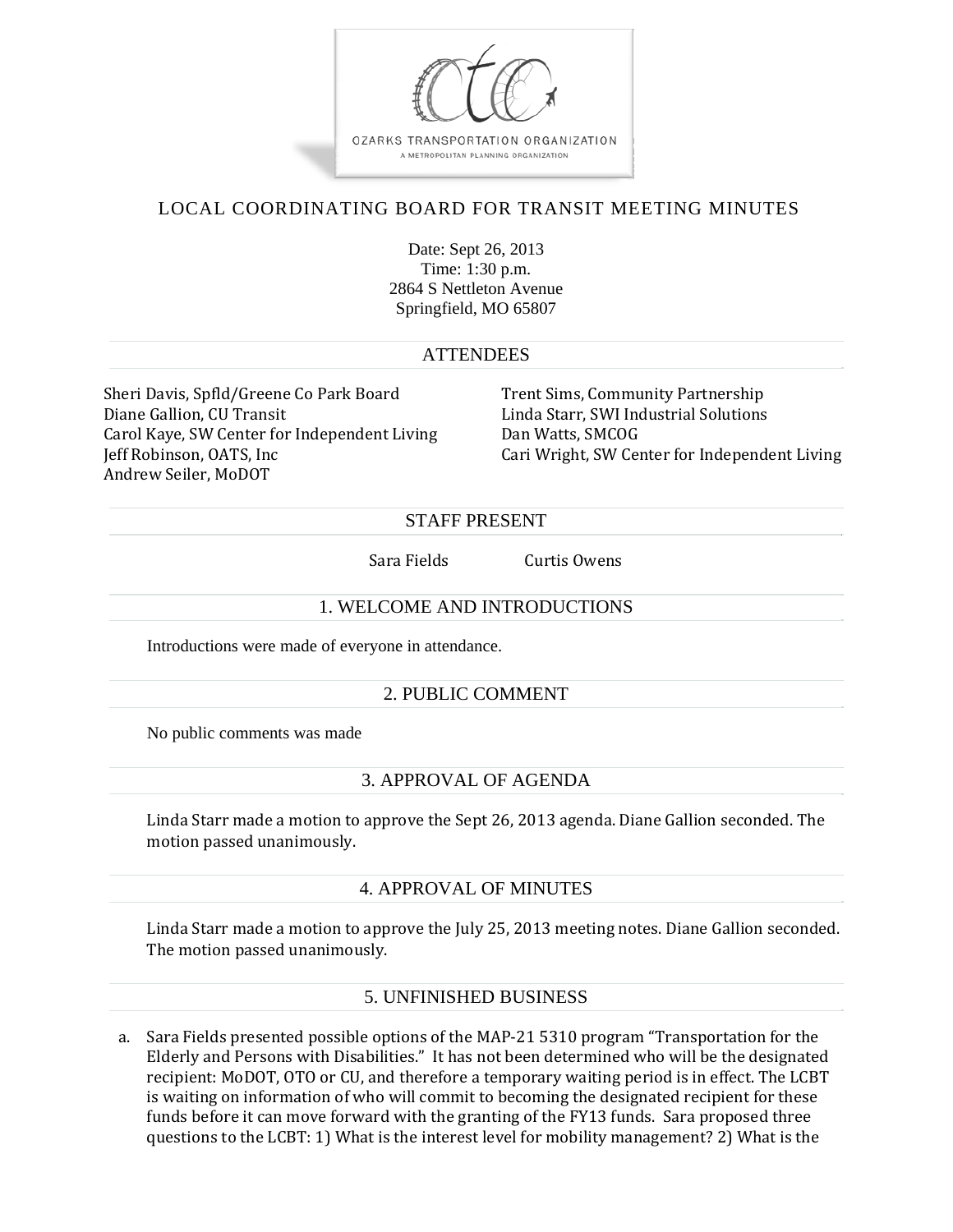interest level for vehicles and operations? 3) What is the opinion about vehicle delay from MoDOT? 

The discussion of these three questions resulted in the LCBT not having an interest at this time for the mobility management option. However, the group did discuss that vehicles take too long to get through MoDOT and that agencies were in need of funding streams for operations. If the funding was available for operations, some agencies would also be a challenged with complying with federal requirements, and that the monitoring required by the designated recipient could also be a challenge. Other questions included, if OTO was the designated recipient, could they turn around the vehicle purchase quicker than MoDOT? Also, could OTO manage compliance as the designated recipient, including audits and tracking of funds and tracking vehicles? This would be applicable to any designated recipient. And 2, why does it take so long for MoDOT to get the vehicles? MoDOT orders its chassis and the manufacturer only makes the required contracted amount. Therefore ordering more chassis is not an options once the contracted amount has been filled. This causes a shortage of chassis for that given year if some of the requests are not submitted to MoDOT during the contracting period, but instead submitted after the contract period.

Diane Gallion asked if there could be two designated recipients and Sara replied yes, but it could increase the challenge of operating the program. Diane was referring to managing the program on the 55 percent for one designated recipient and 45 percent for a second designated recipient minus the 10 percent administration fee.

Sara asked the LCBT what they would like to see the funds be used for. The group would like to use these funds for operational projects.

b. Curtis Owens gave an update to the LCBT of the 5310 survey that was sent to Human Service agencies. This survey was developed to help determine if there was interest in vehicles or a single source call center. The results of the survey included a total of nine responses with two agencies planning to apply for vehicles, five agencies are not planning to apply for a vehicle and two agencies might apply for a vehicle. Question number six on the survey said "would" you be interested in a coordinated call center to match your services with potential riders?" four out of nine responded yes, but at the meeting it was only OATS that said they would be interested in a coordinated call center.

Information Only 

### 6. NEW BUSINESS

None 

### 7. OTHER BUSINESS

- a. Jeff Robinson with OATS informed the LCBT that they have a target date of January 13, 2014 for the opening of the new OATS facility.
- b. Curtis asked that if anyone had a topic for future meetings please discuss or forward their information to him.
- c. Next LCBT meeting schedule for November 28, 2013. Curtis will send out a doodle pole to see if there is a better date in the first week of December.